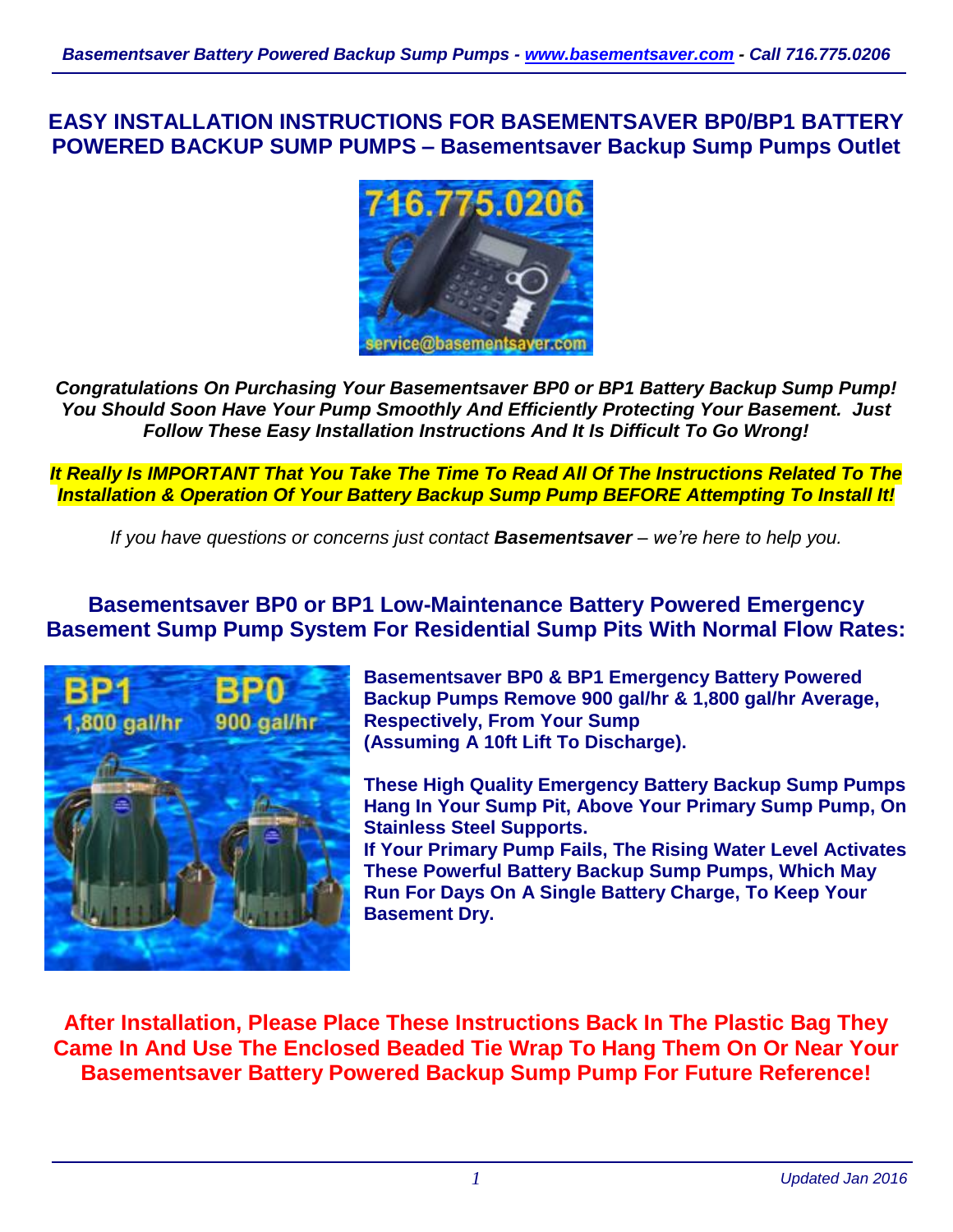# **Basementsaver BP0 & BP1 Battery Backup Sump Pumps Easy Installation Instructions**

**BEFORE** you begin installing your pump, **Please Read ALL Instructions**. The pumping capacity of Your BP0 or BP1 pump may vary depending upon your specific piping configuration, battery age, and battery capacity.



Disconnect power before installing or servicing this product. A qualified service person must install and service this product according to applicable electrical and plumbing codes.



**AWARNING EXPLOSION OR FIRE HAZARD** Do not use this product with flammable liquids. Do not install in hazardous locations as defined by National Electrical Code, ANSI/NFPA 70.

Failure to follow these precautions could result in serious injury or death. Replace product immediately if switch cable becomes damaged or severed. Keep these instructions with warranty after installation. This product must be installed in accordance with National Electric Code, ANSI/NFPA 70 so as to prevent moisture from entering or accumulating within boxes, conduit bodies, fittings, float housing, or cable.

| <b>Specifications</b>                                       |                                                                   |                                      | BP <sub>0</sub>                                | BP <sub>1</sub>      |                  |  |  |
|-------------------------------------------------------------|-------------------------------------------------------------------|--------------------------------------|------------------------------------------------|----------------------|------------------|--|--|
| Pump Motor:                                                 | 12VDC                                                             |                                      | 9 Amps                                         | 21 Amps              |                  |  |  |
| <b>Battery Charger:</b>                                     |                                                                   | 1.0 Ahr @ 12VDC, 0.4 A Load          |                                                |                      |                  |  |  |
| <b>Pump Unit Dimensions</b>                                 |                                                                   |                                      | $6"H \times 6"Dia$                             | $7.5"H \times 6"Dia$ |                  |  |  |
| Discharge Hose Diameter                                     |                                                                   |                                      | 1" Dia                                         | 1.5 <sup>"</sup> Dia |                  |  |  |
| <b>Charger Service:</b>                                     | 120 VAC, 60 Hz, GFCI Outlet                                       |                                      |                                                |                      |                  |  |  |
| Float Switch:                                               |                                                                   | Tether type with mounting Clamps     |                                                |                      |                  |  |  |
| Water Alarm:                                                | Integrated, operated by float                                     |                                      |                                                |                      |                  |  |  |
| <b>Battery Requirements:</b>                                | 12 Volt Marine Deep Cycle, Sealed Lead Acid, AGM, or Gel: Size 27 |                                      |                                                |                      |                  |  |  |
| Note:Battery Not Included                                   |                                                                   | (Marine Deep Cycle Size 27 Required) |                                                |                      |                  |  |  |
| Flow Rates: gal/hr                                          | B <sub>P0</sub>                                                   | BP <sub>1</sub>                      | Pressure:                                      | B <sub>P0</sub>      | BP <sub>1</sub>  |  |  |
| 5 Foot Lift                                                 | 1,300                                                             | 2,600                                |                                                | 13ft. Max. Lift      | 25ft. Max. Lift. |  |  |
| 10 Foot Lift                                                | 900                                                               | 1,800                                |                                                |                      |                  |  |  |
| <b>Pumping Times (1 battery):</b>                           | BP0 (30s cycles)                                                  |                                      |                                                | BP1 (15s cycles)     |                  |  |  |
| At 1 Minute Intervals                                       | 12 Hours                                                          |                                      |                                                | 12 Hours             |                  |  |  |
| At 5 Minute Intervals                                       | 48 Hours                                                          |                                      |                                                | 48 Hours             |                  |  |  |
| At 15 Minute Intervals                                      | 96 Hours                                                          |                                      |                                                | 96 Hours             |                  |  |  |
| Note: You may use 2 batteries to double these pumping times |                                                                   |                                      |                                                |                      |                  |  |  |
| <b>Included Parts:</b>                                      |                                                                   |                                      | <b>Additional Parts &amp; Supplies Needed:</b> |                      |                  |  |  |
| Motorized Submersible Pump & Float Switch                   |                                                                   |                                      | Check Valve for Main Sump Pump                 |                      |                  |  |  |
| Battery Case with Junction Box Attached                     |                                                                   |                                      | <b>PVC Primer and Cement</b>                   |                      |                  |  |  |
| Plug-In Battery Charger                                     |                                                                   |                                      | <b>Thread Sealing Tape or Paste</b>            |                      |                  |  |  |
| <b>Stainless Steel Floor Mount Bracket</b>                  |                                                                   |                                      | 12 V Deep Cycle Marine Battery (See Above)     |                      |                  |  |  |
| Installation Instructions                                   |                                                                   |                                      |                                                |                      |                  |  |  |
| Tether Float with Clamps for Bracket Mount or Pipe Mount    |                                                                   |                                      |                                                |                      |                  |  |  |
| PVC Tee, Check Valve, Adapters, Cable Ties & Clamps         |                                                                   |                                      |                                                |                      |                  |  |  |
| Discharge Hose with 2 Hose Clamps                           |                                                                   |                                      |                                                |                      |                  |  |  |

#### **If You Have Questions:**

If you have any questions visit **[www.basementsaver.com](http://www.basementsaver.com/) or** e-mail **[service@basementsaver.com](mailto:service@basementsaver.com)** with your question **or** call 716.775.0206 for help. Customer Support Hours Are 9am-5pm EST, Mon – Fri (Excluding Holidays)



# **Next, Please Record Your BP0/BP1 Battery Backup Pump Information Below:**

| Model No. BP |  | <b>Serial No</b> |
|--------------|--|------------------|
|              |  |                  |

**Model No. 2. Assume that No. 3. Assume that No. 3. Assume that No. 3. Assume that No. 3. Assume that No. 3. Assume that No. 3. Assume that No. 3. Assume that No. 3. Assume that No. 3. Assume that No. 3. Assume that No. 3.**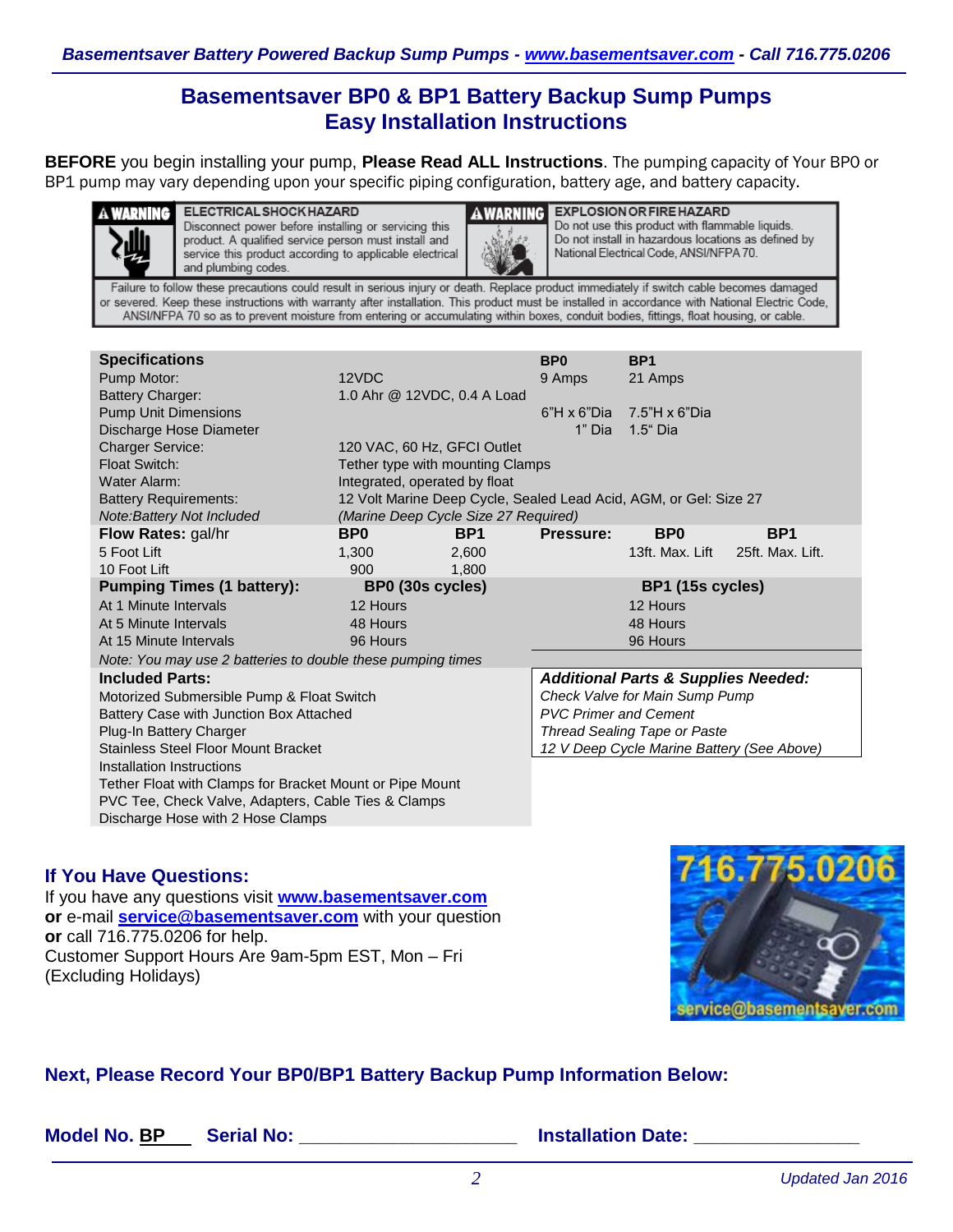# **Basementsaver BP0/BP1 Battery Powered Backup Sump Pump Step By Step Installation Instructions**

The **Basementsaver BP0/BP1 Backup Pump** Is Designed To Be Submersed During Backup Pumping Operation, but while your primary sump pump is working correctly the backup pump unit will remain dry, sitting just above the normal water surface. The backup pump unit is activated by a rising water level when your primary pump fails. This backup pump is very powerful, but it is not meant to act as a long-term replacement for your primary sump pump.

**Step 1 –** Adjust the water level in your sump pit to be at the point when your primary pump begins pumping. **Unplug Your Primary Sump Pump (but leave it in place in your sump pit).** Insert your fully charged size 27 marine grade deep cycle battery (not included) into the battery case, but **do not connect any wires** to the terminals yet.

Assemble the two parts of the L-shaped stainless steel mounting bracket (1) and hang it over the edge of your sump pit. Determine the position that the backup pump unit is to be mounted so that it hangs just above the water surface. Lift out the bracket and secure the backup pump unit to it at the correct height.

Push one end of the flexible discharge hose onto the barbed outlet fitting located on the base of the backup pump (2), and secure in place with a stainless steel hose clamp. **NOTE:** Twisting the hose in a clockwise direction over the barbed fitting makes this process much easier. A dab of petroleum jelly or plumbers grease on the barbs also helps.



*BP0/BP1 Pumps have a vent hole at the discharge outlet to prevent an air lock forming*

Place the "L" bracket back on the basement floor with the backup pump unit hanging into the sump (as shown, above) and then place the battery box on top of the bracket to hold it safely in place (4). **NOTE:** If possible keep the bottom of the backup pump unit about 1/2 inch above the "high water level" that is

normally maintained by your primary sump pump. This will keep the backup pump clean and dry until it is needed. You may need to remove the pump unit and readjust its height in order to find the optimum position.

# **Step 2 - Disconnect Your Primary Sump Pump Piping:**

Disconnect your primary (ac) sump pump and it's discharge pipe. *A high quality, fully functioning check valve MUST be present above the main pump and below the* **BP0/BP1 Backup Pump** *discharge T connection.* Without it, the Backup Pump will not operate properly, and it may recycle water down through your main pump and back into your sump. A *removable type check valve* is recommended, in order to service the main pump in the future without disconnecting the backup pump.

# **Step 3 - Install The Discharge Pipe:**

You may install your battery powered backup pump unit so that it shares the existing discharge that your primary sump pump uses (Option 3A) OR you may install it so that it uses its own dedicated discharge (Option 3B). The shared discharge option is simpler to install, but the dedicated discharge option is generally preferred, since it provides protection in the case that your primary pump fails because its discharge is blocked.

Additionally, in the case when your existing primary pump discharge runs a significant distance to exit, the dedicated discharge option will provide superior backup pumping efficiency, and will therefore maximize total pumping capacity available from your battery.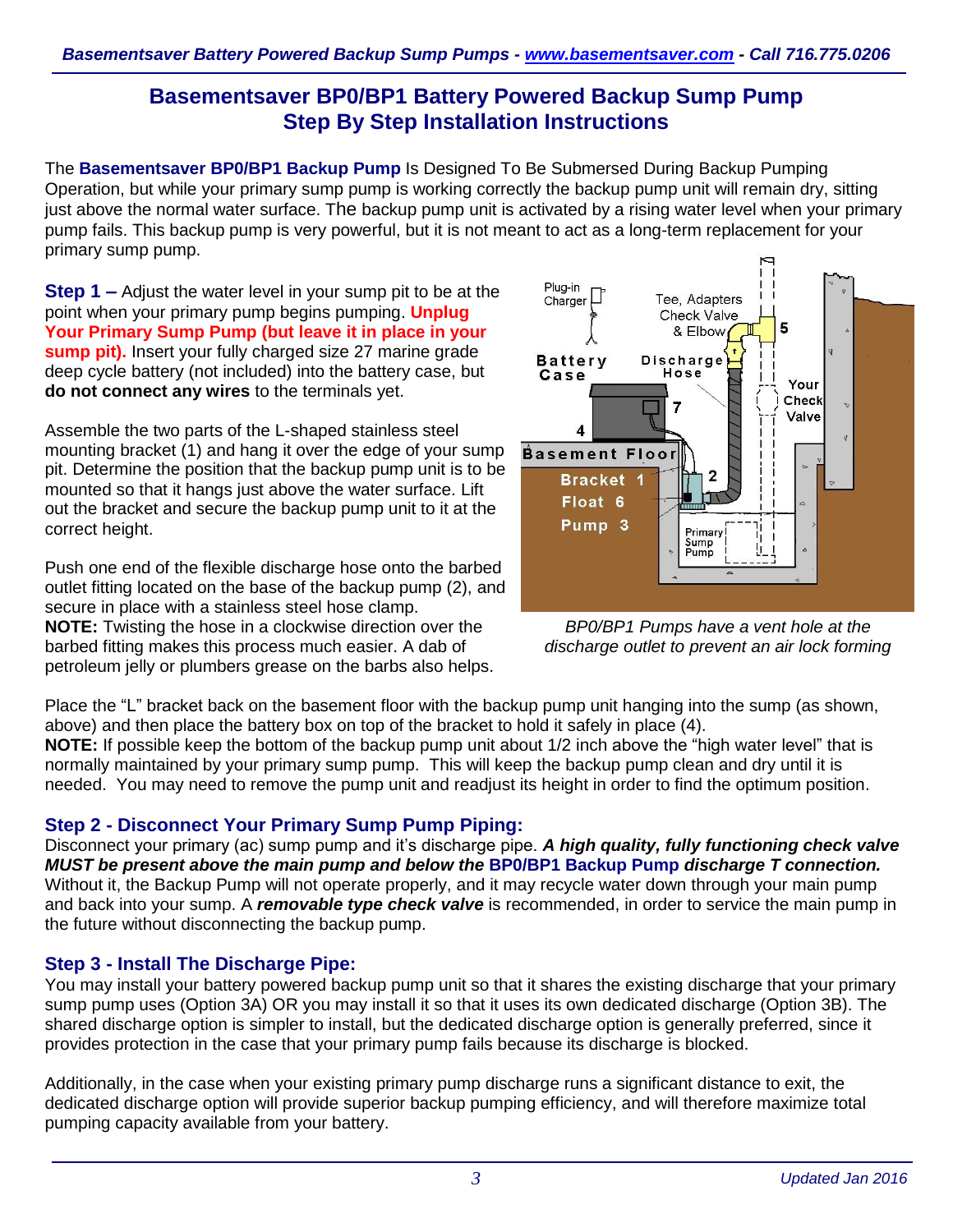#### *Basementsaver Battery Powered Backup Sump Pumps - [www.basementsaver.com](http://www.basementsaver.com/) - Call 716.775.0206*

#### **Step 3A - Install A Shared Discharge:**

The PVC Tee assembly parts are provided correctly assembled in their operating position, *but without cement*. Prime and cement the check valve and PVC fittings in place as shown to the right. Use PTFE (Teflon) tape on all pipe threads and screw them together tightly. **NOTE:** Check Valve Arrow Must Point Upwards!

Use the flexible hose that you attached to the backup pump unit in **Step 1** as a guide to determine the position on your *existing primary pump discharge pipe* for the supplied Tee fitting to be inserted. Mark a position as high above your *existing primary pump check valve* as the supplied flexible hose will allow, so that backup pump flexible discharge hose will run upward to the main discharge pipe without tight bends or kinks. If your main pump discharge pipe is 1-1/4" PVC, cement the 1-1/4" x 1-1/2" bushing adapters into the ends of the Tee fitting; otherwise, pull them out and set them aside.

Carefully cut the primary sump pump discharge pipe as squarely as possible with a hand saw or PVC cutter, removing a 2" section of the pipe for insertion of the T fitting.

Insert the Tee fitting and tighten in place so that the main discharge pipe remains straight and undistorted.

Place a loose hose clamp onto the flexible discharge hose that is connected to the pump unit. Twist the flexible hose onto the hose barb that you have just placed into your existing discharge line, and secure the hose clamp.

#### **OR Step 3B - Install An Optional Dedicated Discharge:**

If You prefer to install your BP0/BP1 Backup Pump with its own, separate, discharge (highly recommended) you may do so using a configuration similar to that shown at right. Depending upon Your required rise to exit, You may need to run additional rigid piping or add additional discharge hose.

#### **Step 4 – Install The BP0/1 Backup Pump Float Switch:**

2 Mounting Choices Are Possible For The Float Switch:

**Pump Body Mount** - The pump is provided with the float switch already mounted to the pump body with the correct tether length - do not alter the length of the tether between the pump and the float. However, for optimal positioning in your sump pit, you may rotate the position of the float around the pump body by loosening the securing clamp.

**Discharge Pipe Mounting (see image right):** Disconnect the plastic tether float holder from the pump body and use it with the smaller hose clamp to attach the float to your discharge pipe. Secure the hose clamp to your primary pump discharge pipe in the proper position above the primary pump. Insert the cord inside the clamp and adjust the length of the cord by pulling or pushing cord through the clamp. When correct position with proper swing is set, tighten clamp securely around cord.

**Note:** Check that the backup pump switches off correctly when the water level falls *The Backup Pump MUST Switch Off While There Is Still Water Covering The Pump Unit Intake Openings - Otherwise, It Will Run Dry And May Burn Out!*

Now that your backup pump and float are correctly set in place, gather the two wires (one from the backup pump unit and one from the float). Take up any loose slack and secure them to the top of the stainless steel mounting bracket using the included cable tie mount and cable tie.



Flhow & Adapter



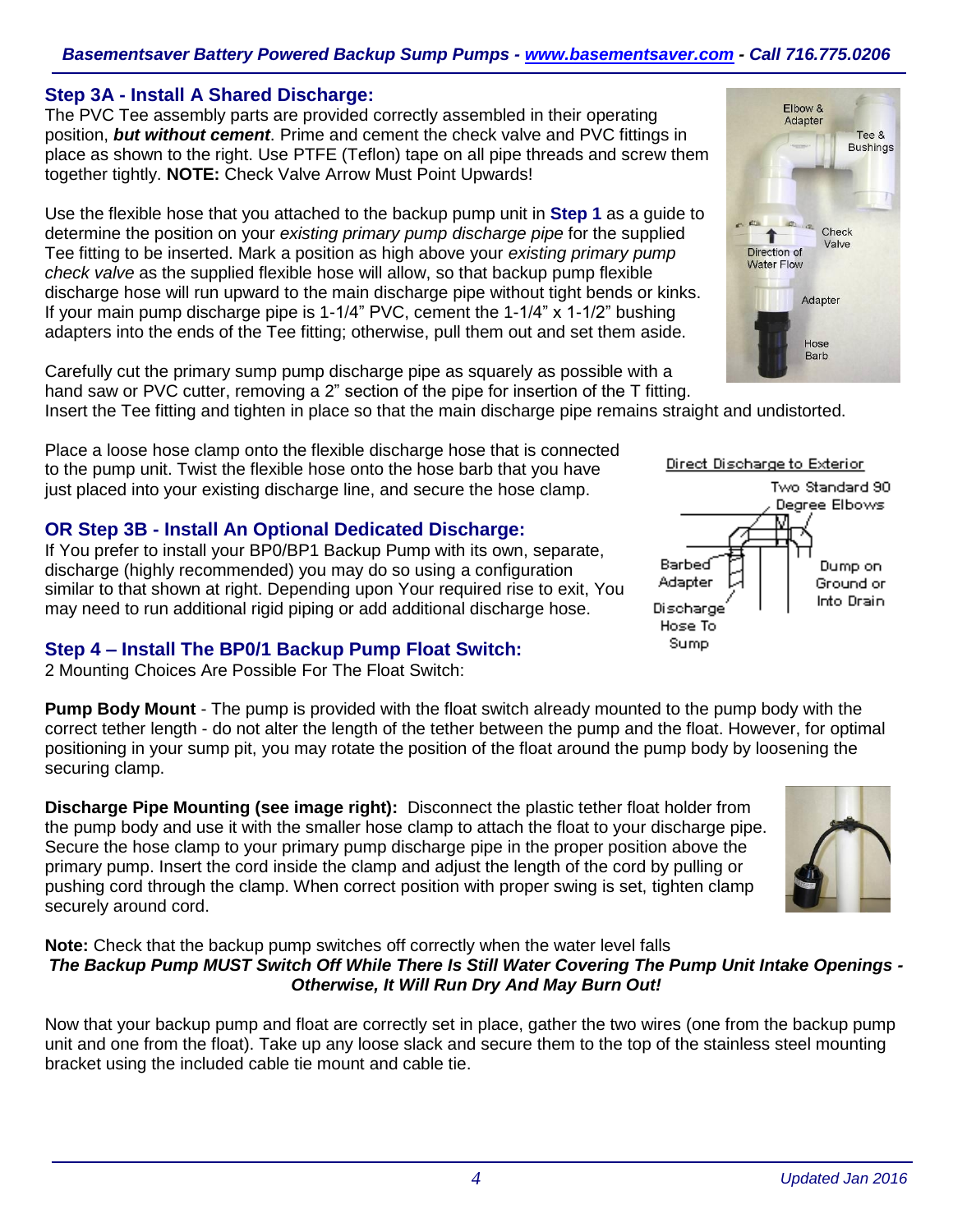# **Basementsaver BP0 / BP1 Battery Powered Backup Sump Pump Start-Up And Operation Instructions**

#### **1. Start Up Procedure:**

If you feel unsure about any of the following procedure we advise that you consult with a licensed electrician. Connect all Red (+) Pos wires from the charger and the junction box (mounted on the battery box) together to the positive (+) battery terminal. Connect all Black (-) Neg wires from the charger and the junction box together to the negative (-) battery terminal using wing nuts on terminals. Tighten securely. Plug the charger into a GFCI protected wall outlet using the supplied extension cord. *Now plug your primary sump pump back into the wall outlet!*

**NOTE:** If connecting a second battery using the optional "BCC Dual Battery Case", all the Red Wires go to the Positive (+) Battery Terminals



and all the Black Wires go to the Negative Battery Terminals. Connect the proper-colored wire to each terminal of the first battery and "jump" to the matching terminals of the second battery using the wires that came with the BCC Dual Battery Case. This keeps the batteries in "parallel" and allows the charger to maintain both batteries. **IMPORTANT:** Fill the sump with water from a hose if needed to test for proper installation. To simulate rising water you may lift the primary sump pump float or the backup pump float by hand and operate the pump for approximately 10 seconds (do not run either pump dry).

Confirm that the location and position of the BP0/BP1 pump unit and float are correct and that the float moves freely. Raise the float to reach the desired "high level" which will trigger the backup pump to operate before water reaches the top of the sump pit. Confirm that the float shuts the pump off when returned to the "low level" while the water surface still covers the backup pump intake screen. Repair any leaks now during this process. **Battery Charging:** *A new battery, or one that's discharged, may take 24-36 hours to fully charge.* The charger has indicator lights that display when it is plugged in (red) and actively charging (yellow), or maintaining a fully charged battery on float (green).

**NOTE**: It is normal for the lights to cycle on and off. It is also normal for the charger to feel warm to the touch and hum slightly. The charger will not charge a battery that has less than 10V potential. If your battery is old replace it with a new size 27 deep cycle marine battery.

# **DON'T FORGET TO PLUG YOUR PRIMARY PUMP BACK IN WHEN YOU ARE FINISHED!!**

#### **2. Water Alarm:**

The water alarm buzzer is activated at the same time that the backup pump activates, to warn you of the high water situation. It will sound each time the backup pump runs, and turn off at the end of each cycle. There is a wiring connection inside the junction box on the side of the large battery case, which can be disconnected to prevent the alarm sounding. Remove the four screws from the small junction box and remove the thin, red alarm wire from terminal block to silence the alarm.

#### **3. Maintenance Procedures:**

*Every 3 months* lift the backup pump float by hand and confirm pump operation and water removal. Confirm that the float is allowed to move freely and hits no obstacles. Check the battery age and charger status lights. This is an automatic charger; no adjustments or maintenance are required. The charger can maintain up to 2 size 27 batteries. When using 2 batteries make sure that they are matched batteries of the same type and age.

#### **4. Troubleshooting:**

**The Backup Pump Is Running But No Water Is Being Removed From Your Sump**

- *Jammed impeller* Make sure impeller is spinning freely and is not blocked by a stone or other debris.
- *- Suction or discharge piping may be partially clogged which restricts water flow -* Clear the obstruction.